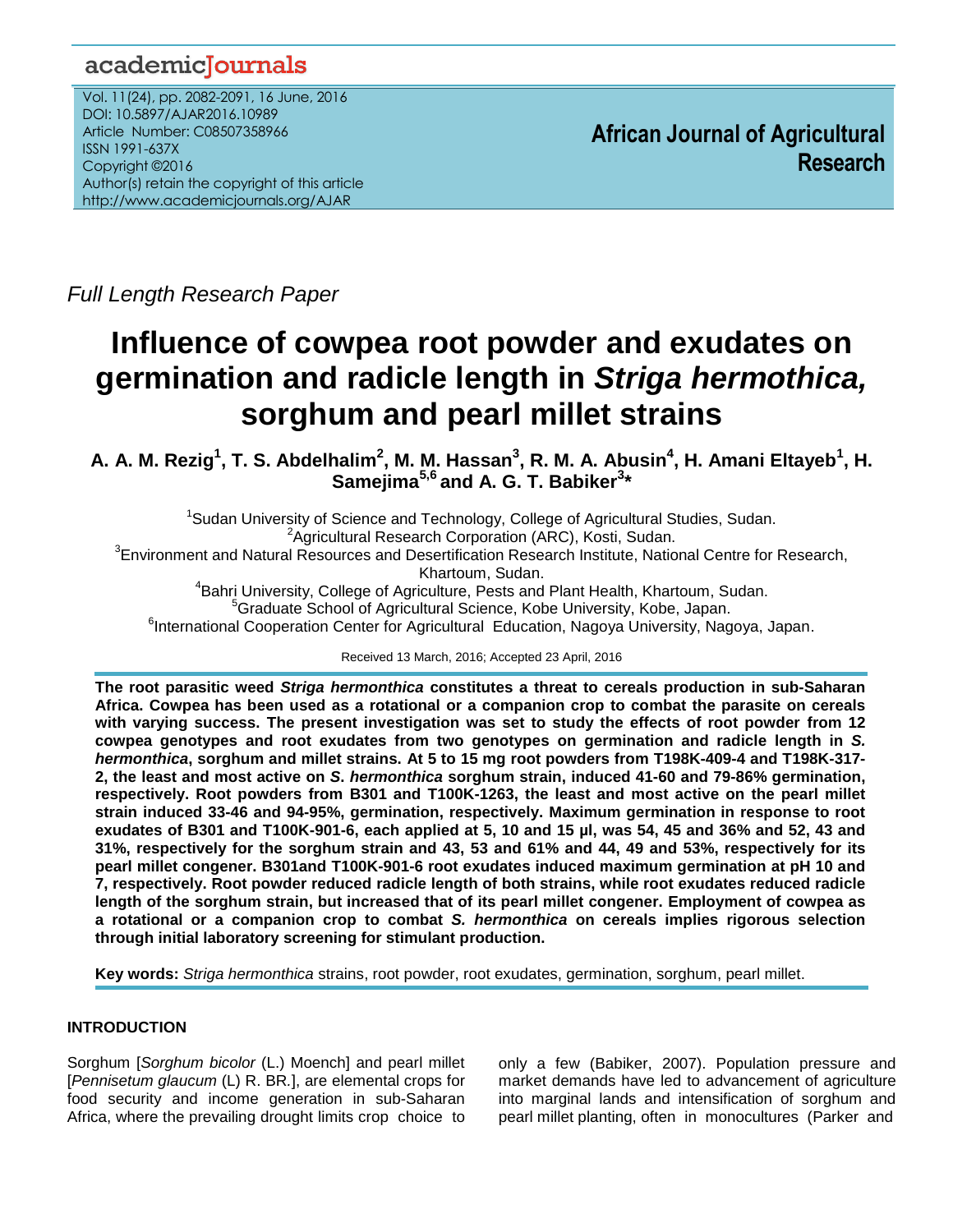Riches, 1993). Nevertheless, yields are by far below the international average (Babiker, 2007). The low yields are attributable to a multitude of factors among which, poor soil fertility, low inputs and heavy infestations by the root parasitic weed *Striga hermonthica* (Del.) Benth. are of paramount importance (Babiker, 2007). Available reports showed that *Striga* spp. are prevalent in over 50 million hectares of the cereals growing areas in Africa and inflict considerable damage amounting to complete crop loss under heavy infestations (Welsh and Mohamed, 2011; Spallek et al., 2013).

*S. hermonthica*, well adapted to its environment and tolerant to a wide range of temperature and soil moisture stress, has developed two distinct strains. The first, specific to pearl millet, is predominant in the drier northern regions of sub-Saharan Africa, while the second attacks sorghum and is found farther south in the wetter regions (Welsh and Mohamed, 2011). The parasite produces thousands of minute dust-like seeds with prolonged viability and special germination requirements. To germinate a *Striga* seed requires being in close vicinity of a host root, a pre-treatment (conditioning) in a warm moist environment for several days and a subsequent exposure to an exogenous stimulant. Radicles of the resulting seedlings elongate and haustoria are initiated. Haustori attach penetrate the host roots, and establish connection with the vascular system. Subsequent to establishment of connection with the host xylem, the parasite develops and remains subterranean for 6 to 8 weeks prior to emergence.

The unavoidable low crop productivity arising from the damage the parasite inflicts while subterranean makes farmers reluctant to adopt post-emergence control measures (Babiker, 2007). Post-emergence control measures are essential to curtail replenishment of the parasite seed reserves. The need for simple affordable, environmentally benign management practices which enhance seed bank demise is thus, imperative. The ubiquitous nature of strigolactones (SLs), the natural *Striga* germination stimulants, within the plant kingdom, confers some flexibility on designing agroecologically and socioeconomically acceptable cropping systems.

Traditional African farming, based on prolonged fallows and intercropping with legumes, particularly cowpea (*Vigna unguiculata* L., Walp), allowed for rejuvenation of soil fertility and demise of the parasite seed bank (Ejeta et al., 1993; Kureh et al., 2006). However, *S. hermonthica* sorghum and millet strains differ in their response to natural germination stimulants (Parker and Riches, 1993). The sorghum strain is more responsive to the strigol-type SLs, but less so to the orobancol-type,

whereas the millet strain is less responsive to the strigoltype (Parker and Reid, 1979; Cardoso et al., 2014). Consequently performance of cowpea, reported to produce mainly orobancol-type SLs (Ueno et al., 2011), as an efficient rotational or companion crop to combat *S. hermonthica* on sorghum is contestable and merits further research.

The present investigation was therefore set to study the effects of root powder from 12 cowpea genotypes and root exudates from two genotypes on germination and radicle length in *S. hermonthica*, sorghum and millet strains.

#### **MATERIALS AND METHODS**

*S. hermonthica,* sorghum and pearl millet strains, seeds were collected in 2012 from under sorghum in the Gezira, Central Sudan, and pearl millet in Kordofan State Western Sudan, respectively. The seeds were surface disinfected by immersion in 1% sodium hypochlorite, obtained by dilution of the respective amount of commercial bleach solution, for 1 min washed with sterilized distilled water and air-dried. The seeds were subsequently conditioned as previously described by Babiker et al. (2000). Briefly the seeds (40-60) were sprinkled on glass fiber filter paper discs (8 mm) placed in Petri-dishes lined with glass fiber filter papers and sufficiently moistened with sterilized distilled water. The Petr-dishes sealed with parafilm, were incubated at 30ºC in the dark for 10 to 14 days prior to use for germination assays. Twelve cowpea genotypes were obtained from the International Institute of Tropical Agriculture (IITA) Ibadan Nigeria. GR24, a synthetic *Striga* germination stimulant, was a gift from Professor B. Zwanenburg Radbound University, Nijmegen the Netherlands. Cowpea seeds were surface disinfected by immersion in 1% sodium hypochlorite (NaOCl) for 5 min. The seeds were subsequently washed with sterilized distilled water, air dried in a laminar flow cabinet and stored at ambient temperature, till used. Experiments were repeated at least twice. Data presented were from typical experiments. In all experiments treatments were arranged in a complete randomized design with 5 replicates unless mentioned otherwise an aqueous and a GR24 (0.1 mg  $L^{-1}$ ) treated controls were included in each experiment for comparison.

#### **Effects of root powder on germination and radicle length of** *S. hermonthica*

A total of 12 cowpea genotypes, grown in pots in a screen house for 10 days, were harvested and the roots were, carefully, washed to remove soil particles. The roots, dried under ambient conditions, were ground into fine powder using a kitchen grinder and subsequently stored. The dried roots powder (5 to 15 mg equivalent to field rates of 25.5 to 76.4 kg ha<sup>-1</sup>) was assayed for germination inducing activity and effects on radicle length of the two *Striga* strains using the sandwich method as described by Fujii et al. (2004). Briefly, agar, nutrient-less (3 g) was added to 1000 ml of distilled water and autoclaved for 20 min at 15 bars and 121°C. The

\*Corresponding author. E-mail: gbabiker@yahoo.com. Tel: +2490912803658.

Author(s) agree that this article remain permanently open access under the terms of the Creative Commons Attribution [License 4.0 International License](http://creativecommons.org/licenses/by/4.0/deed.en_US)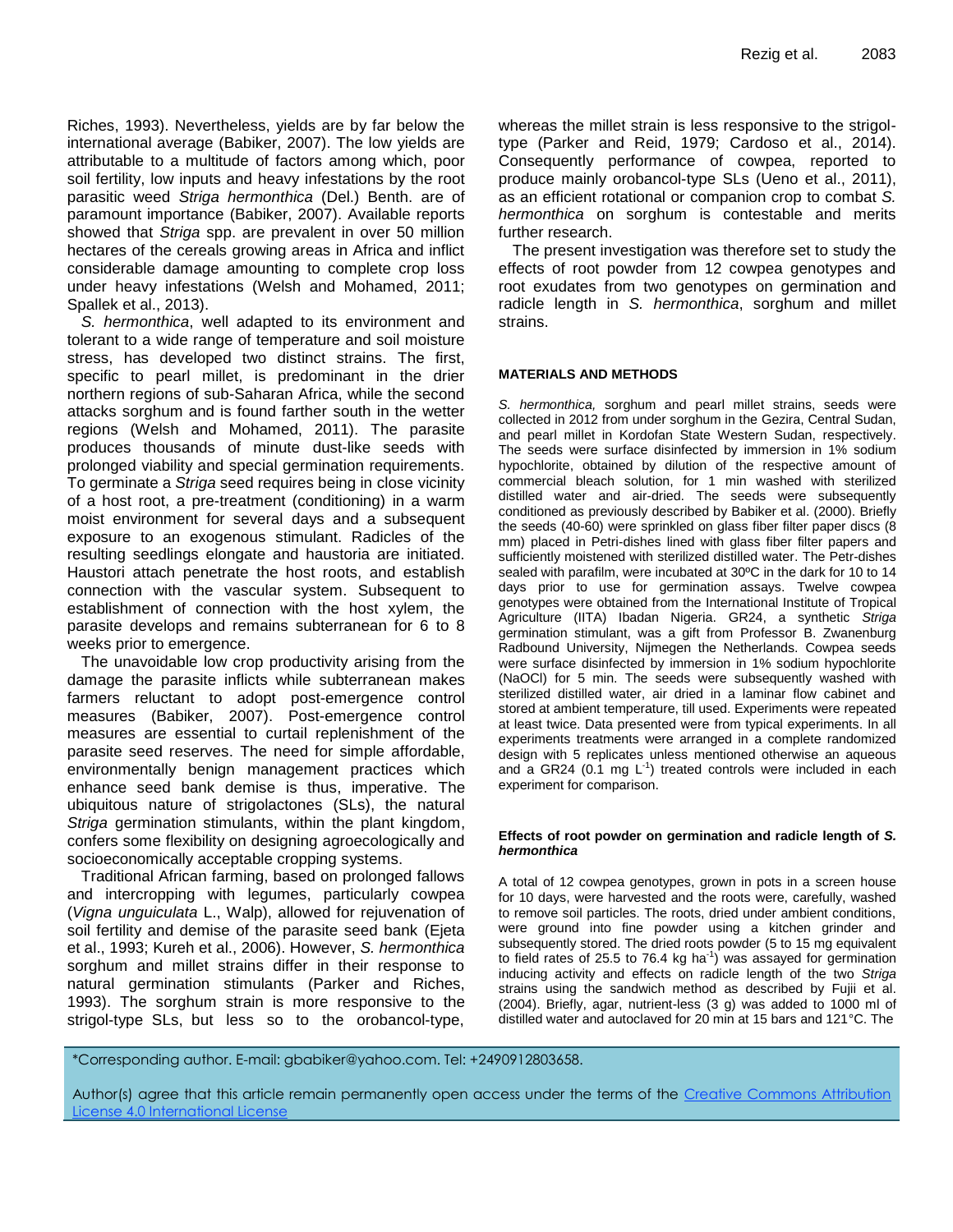agar, cooled in a water bath set at 40°C, was pipetted into multiwell plates (5 ml/well) and allowed to solidify prior to careful spreading of the test powder sample, by hand, on top. Another 5 ml of agar were placed on top, allowed to solidify, and subsequently overlaid by discs containing conditioned *S. hermonthica,* sorghum or pearl millet strain. The multiwell plates, sealed with parafilm and wrapped with aluminum foil, were incubated at 30°C in the dark for 48 h prior to examination for germination and radicle length, using a stereomicroscope equipped with a calibrated ocular micrometer. Controls without test samples were included for comparison. Germination, expressed as percentage, was taken on a scale where 0-49.9, 50-59.9, 60-69.9, 70.0-79.9 and 80.0-100% indicated poor, moderate, satisfactory, good and excellent germination, respectively. Radicles measuring  $0.1 - 4.9 \times 10^{-2}$ ,  $5 - 9.9 \times 10^{-2}$ , 10-14.9×10<sup>-2</sup> and ≥15×10<sup>-2</sup> mm were considered very short, short, medium and long, respectively.

#### **Effects of incubation time on production of germination and radicle length effectors**

The genotypes B301 and T100K-901-6, expected, based on their prostrate and spreading growth habit to be less competitive under field conditions, were selected. The seeds of the two genotypes were surface sterilized and pre-germinated, at 30°C in the dark, in sterilized filter papers rolls. The seedlings, grown hydroponically, each in a 10 ml glass tube containing 40% Long Ashton solution, were maintained in a growth chamber at 30°C with a 12-h photoperiod using fluorescent lights (photosynthetic active radiation of 220  $\mu$ mol m<sup>-2</sup> s<sup>-1</sup>) for 4 days and subsequently transferred to tap water in glass tubes (100 ml capacity). The glass tubes, wrapped in aluminum foil, to exclude light, were re-incubated for 4 days prior to sampling made daily over a period of 10 days. Prior to sampling the water volume, in each tube, was allowed to drop to 50 ml or adjusted to 50 ml. The samples, 2 ml each, were subsequently tested for germination inducing activity and effects on radicle length. Aliquots (5, 10 and 20 µl) were applied, each, to an 8 mm glass fiber disc containing conditioned *Striga* seeds, placed in Petri dishes. The seeds were re-incubated and germination and radicle length were determined as described previously.

#### **Effects of pH on germination inducing activity of root exudates:**

Root exudates from cowpea genotypes B301 and Tk100-901-6 (30 ml each) grown hydroponically for 10 days, as above, were extracted with ethylacetate (15 ml×3) as described by Yoneyama et al. (2010). The ethylacetate extracts, allowed to stand overnight at 4°C on anhydrous sodium sulphate, were evaporated to dryness at 40°C using a rotary evaporator. The residues were re-dissolved each in 2 ml of acetone. Aliquots of the acetone solution (100 µl) were added each to 1.9 ml of 0.1 M  $Na<sub>2</sub>HPO<sub>4</sub>/NaH<sub>2</sub>PO<sub>4</sub>$  buffers for pH 7 or 0.1M NaCl/HCl buffer for pH 4 and pH 10. Aliquots (5, 10 and 15 µl) from each of the respective buffered solutions were assayed for germination inducing activity, as above, using conditioned *Striga* sorghum and pearl millet strains. Acetone at the concentration used has no adverse effects on *S. hermonthica* seed germination.

#### **Statistical analyses**

Data collected from all experiments were subjected to statistical analyses using Statistix 8 statistical software, version 2.0 (UK). Means were separated for significance using the Least Significant Difference (LSD at P≥0.05). Figures were drawn, when appropriate, using Sigma plot version 11 and Microsoft Office Excel 2013.

# **RESULTS**

# **Effects of root powder on germination of** *S. hermonthica*

For Striga sorghum strain, GR24 at 0.1 mg L<sup>-1</sup> induced 77-90% germination. Cowpea root powder at 5 mg, poor (41%), satisfactory (60.3- 69.0%), good (73.4%) and excellent (85.5%) germination was effected by 1, 9, 1 and 1 samples, respectively (Table 1). At 10 mg moderate, satisfactory, good and excellent germination was elicited by 1, 2, 5 and 4 samples, respectively. At 15 mg poor (48.6%), moderate (50.5-56.6%), satisfactory (60.1- 65.3%) and good (75.4 and 77.7%) germination was elicited by 1, 5, 4 and 2 samples, respectively. Of all cowpea root powder from the genotypes T198 K-409-4, T199 K-214-2 and Akola exhibted the lowest (50.9- 59.7%) mean germination, while those from T199 K-377- 1, IFE brown and T198 K-317-2 displayed the highest (72.2-81.3%) (Table 1).

For the *Striga* pearl millet strain, GR24 at 0.1 mgL<sup>-1</sup> induced 55-68% germination. Cowpea root powder at 5 mg, poor (45.6%)**,** moderate (53.1-59.3%), satisfactory (61.9-68.5%), good (71.1-79%) and excellent (94.7%) germination was achieved by 1, 3, 3, 4 and 1 sample, respectively (Table 2). At 10 mg 1 sample induced moderate (59.7%) and 4, each, resulted in satisfactory (64.2-68.4%) and good (72.5-78.6%) germination, while 3 samples achieved excellent (80.4-95 %.) germination. At 15 mg poor (33.4-49.9%), moderate (55.1-59%), good (72.2%) and excellent (94.7%) germination was induced by 4, 6, 1 and 1 samples, respectively (Table 2). Of all cowpea genotypes root powder from B301, T198 K-409-4 and T197-499-35 effected the lowest (46.8-55.8%) mean germination, whereas those from T198 K-3172, T100 K-901-6 and T100K-1263 induced the highest (72.9-94.8%) (Table 2).

# **Effects of incubation time on production of germination stimulant(s)**

Cowpea root exudates sampled 1 to 3 days after initiation of experiment (DAIOE), irrespective of volume, genotype or *Striga* strain, induced negligible to little germination (Figure 1). For *Striga* sorghum strain, GR24 at 0.1 mg L -1 induced 80 to 89% germination. Seeds treated with distilled water displayed no germination. Root exudates from genotype B301 at 5 and 10 µl attained maximum germination, 54 and 45.1%, respectively, at 9 DAIOE (Figure 1A). At 20 µl, exudates volume, germination was maximum (41%) at 7 DAIOE, but declined to 32.9 to 35.8% on further extension of sampling time to 8 to 10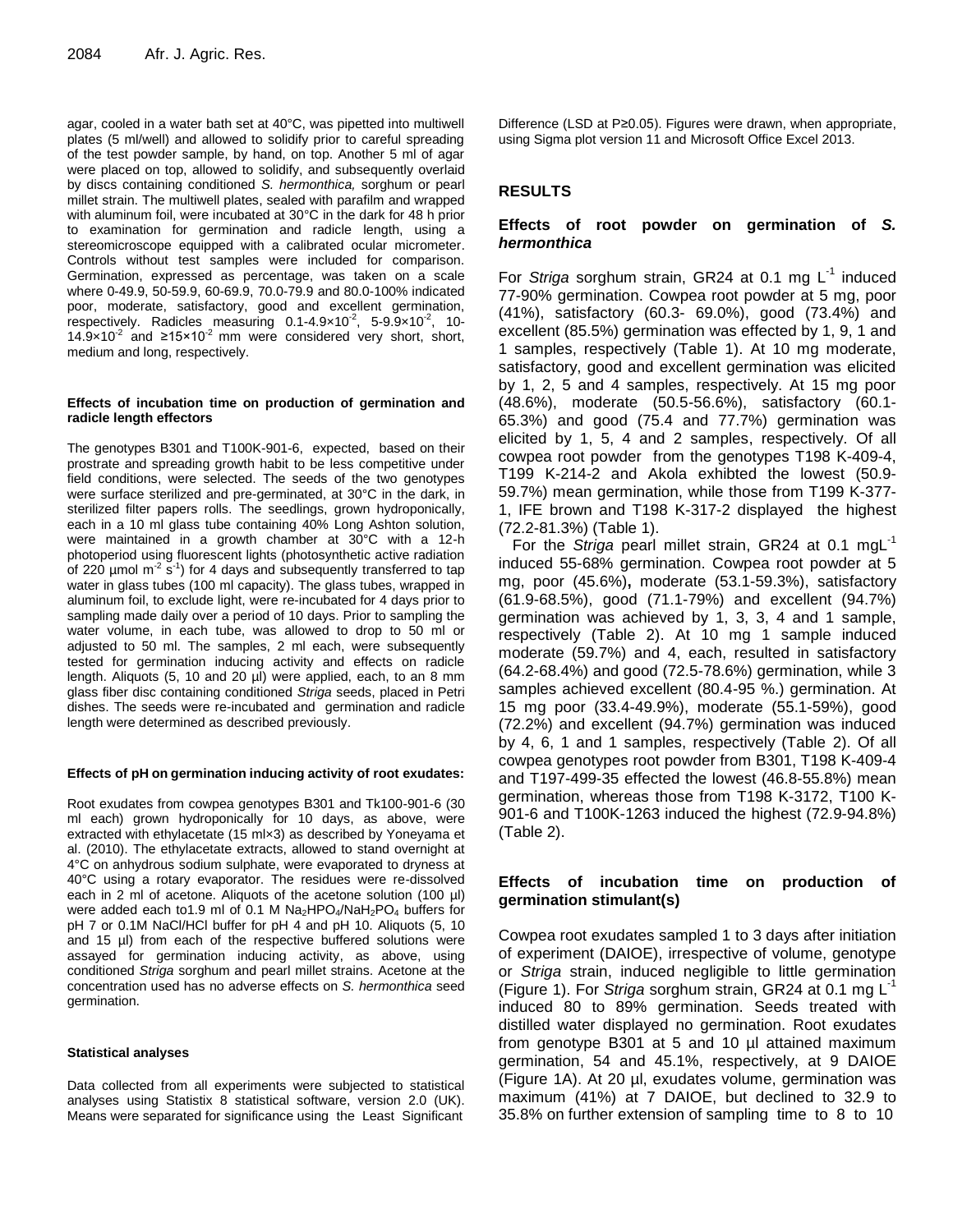|                      | Germination (%)         |                |                |      |  |  |
|----------------------|-------------------------|----------------|----------------|------|--|--|
| Cowpea genotype      | Root powder weight (mg) |                |                |      |  |  |
|                      | 5                       | 10             | 15             | Mean |  |  |
| Aloka                | $60.3 \pm 3.1$          | $64.3 \pm 1.7$ | $54.4 \pm 0.8$ | 59.7 |  |  |
| T198K-503-1          | $69.0 \pm 4.5$          | $81.2 \pm 2.7$ | $54.9 \pm 1.1$ | 68.4 |  |  |
| T199K-214-2          | $62.0 \pm 2.8$          | $67.1 \pm 4.6$ | $48.6 \pm 4.8$ | 59.2 |  |  |
| T199K-377-1          | $65.1 \pm 6.8$          | $86.1 \pm 2.1$ | $65.3 \pm 4.6$ | 72.2 |  |  |
| <b>B301</b>          | $63.8 \pm 1.6$          | $74.2 \pm 1.6$ | $61.6 \pm 7.2$ | 66.6 |  |  |
| T198K-409-4          | $41.0 \pm 3.1$          | $51.4 \pm 0.9$ | $60.1 \pm 8.4$ | 50.9 |  |  |
| T197K-499-35         | $67.7 \pm 4.9$          | $76.9 \pm 1.6$ | $50.5 \pm 1.5$ | 65.0 |  |  |
| T199K-573-2-1        | $67.4 \pm 1.7$          | $77.7 \pm 4.4$ | $56.6 \pm 2.6$ | 67.2 |  |  |
| T100K-1263           | $67.4 \pm 4.5$          | $70.2 \pm 8.5$ | $61.7 \pm 6.0$ | 66.4 |  |  |
| <b>IFE</b> brown     | $73.4 \pm 3.7$          | $86.0 \pm 1.4$ | $75.4 \pm 1.8$ | 78.3 |  |  |
| T100K-901-6          | $63.2 \pm 4.9$          | $78.8 \pm 3.4$ | $52.8 \pm 0.4$ | 64.9 |  |  |
| T198K-317-2          | $85.5 \pm 3.7$          | $80.7 \pm 1.4$ | $77.7 \pm 5.5$ | 81.3 |  |  |
| Mean                 | 65.5                    | 74.5           | 59.9           |      |  |  |
| LSD concentration    | 3.43                    |                |                |      |  |  |
| <b>LSD Varieties</b> | 6.86                    |                |                |      |  |  |
| LSDcxv               | 13.73                   |                |                |      |  |  |

**Table 1.** Effects of cowpea root powder on germination of *S. hermonthica* (sorghum strain).

± Standard error.

**Table 2.** Effects of cowpea root powder on germination of *S. hermonthica* (pearl millet strain).

|                          | Germination (%)         |                                  |                |      |  |  |
|--------------------------|-------------------------|----------------------------------|----------------|------|--|--|
| Cowpea genotype          | Root powder weight (mg) |                                  |                |      |  |  |
|                          | 5                       | 10                               | 15             | Mean |  |  |
| Aloka                    | $64.0 \pm 3.5$          | $68.1 \pm 2.0$                   | $56.3 \pm 3.5$ | 62.8 |  |  |
| T198K-503-1              | $61.9 \pm 2.8$          | $81.1 \pm 4.4$                   | $59.0 \pm 3.1$ | 67.3 |  |  |
| T199K-214-2              | $71.1 \pm 5.3$          | $68.8 \pm 2.4$                   | $49.9 \pm 2.4$ |      |  |  |
| T199K-377-1              | $59.9 \pm 1.8$          | $72.5 \pm 4.1$<br>$55.1 \pm 4.7$ |                | 62.5 |  |  |
| <b>B301</b>              | $45.6 \pm 0.7$          | $61.3 \pm 4.1$<br>$33.4 \pm 5.5$ |                | 46.8 |  |  |
| T198K-409-4              | $53.1 \pm 2.5$          | $59.7 \pm 1.5$                   | $42.2 \pm 4.2$ |      |  |  |
| T197K-499-35             | $54.3 \pm 11.5$         | $64.2 \pm 8.5$<br>$49.1 \pm 5.0$ |                | 55.8 |  |  |
| T199K-573-2-1            | $75.8 \pm 1.4$          | $80.4 \pm 3.1$                   | $56.9 \pm 2.1$ | 71.0 |  |  |
| T100K-1263               | $94.7 \pm 2.4$          | $95.1 \pm 1.9$                   | $94.7 \pm 1.0$ | 94.8 |  |  |
| <b>IFE</b> brown         | $75.8 \pm 2.5$          | $78.6 \pm 1.9$                   | $56.2 \pm 2.0$ | 70.2 |  |  |
| T100K-901-6              | 79.0 ( $\pm$ 3.5)       | $74.5 \pm 1.9$                   | $59.0 \pm 3.8$ | 70.8 |  |  |
| T198K-317-2              | 68.5 ( $\pm$ 2.3)       | $78.1 \pm 2.6$                   | $72.2 \pm 3.3$ | 72.9 |  |  |
| Mean                     | 66.9                    | 73.5                             | 57.0           |      |  |  |
| <b>LSD</b> concentration | 3.157                   |                                  |                |      |  |  |
| <b>LSD</b> varieties     | 6.31                    |                                  |                |      |  |  |
| LSDcxv                   | 12.63                   |                                  |                |      |  |  |

± Standard error.

DAIOE. Root exudates from genotype T100K-901-6 at 5 and 10 µl achieved maximum germination 52.1 and 43%, respectively 9 and 10 DAIOE (Figure 1B). At 20 µl maximum germination (33.8%) was realized 8 DAIOE with no further significant change on extension of the sampling period to 10 DAIOE.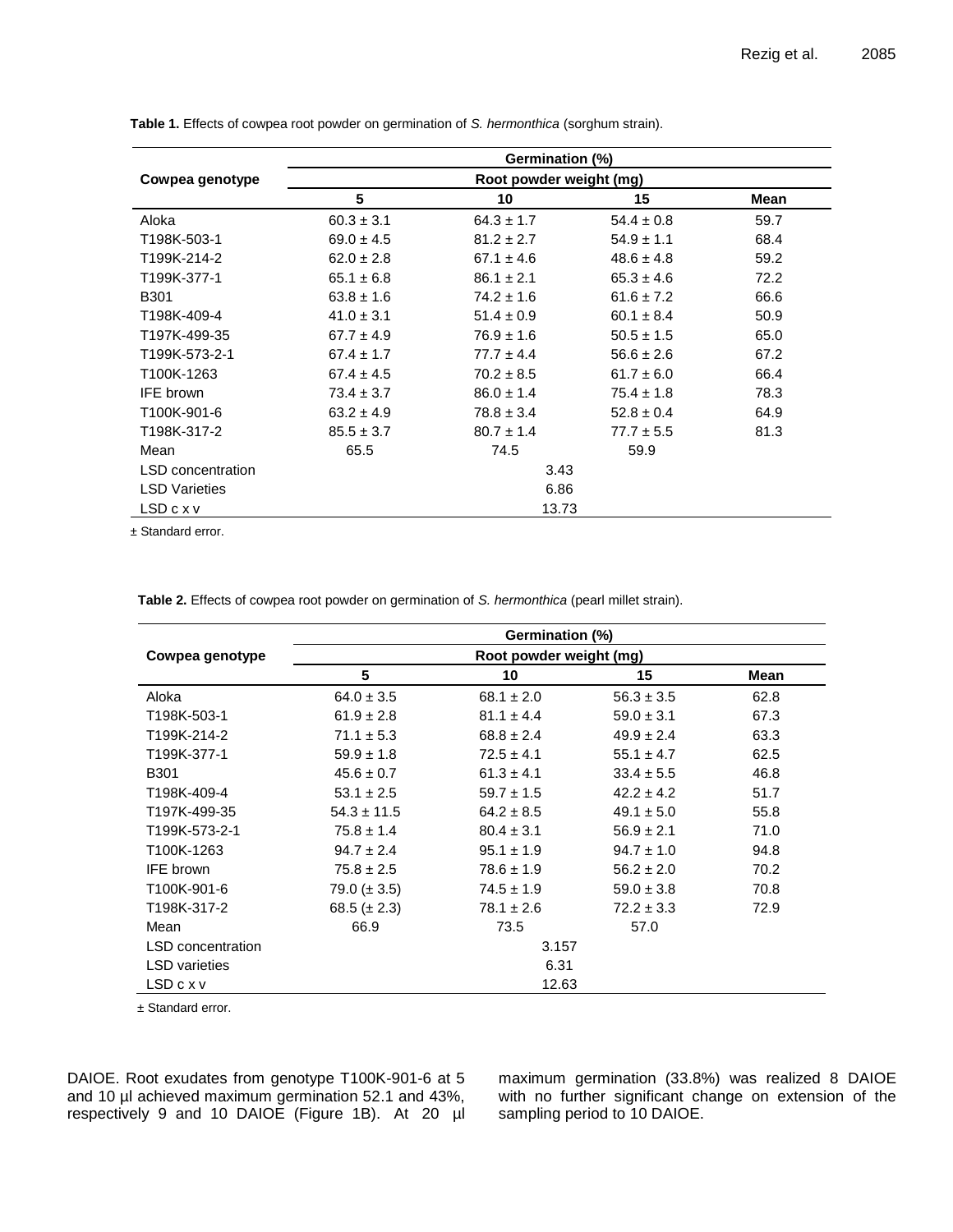

**Figure 1.** Germination inducing activity of root exudates sampled daily from two cowpea genotypes, (A) B301 and (B) T100K-901-6, using *S. hermonthica* sorghum strain. Vertical bars with caps indicate standard error of five replications. Vertical bars without caps indicate LSD 5% (df  $= 120$ ).

For *Striga* pearl millet strain GR24 at 0.1 mg L<sup>-1</sup> induced 60 to 65% germination. The aqueous control displayed no germination. Root exudates from cowpea B301, sampled 4 DAIOE, at 5 and 10 µl showed low germination. However, at 20 µl a substantial germination (35.4%) was displayed (Figure 2A). Root exudates sampled 6 DAIOE and applied at 5, 10 and 20 µl induced 41.8, 52.3 and 53.4% germination, respectively. A further increase in sampling time had no significant effects on germination inducing activity at exudates volumes of 5 and 10 µl, however at 20 µl a significant increase was displayed and germination was maximal (61.4%) 9 DAIOE (Figure 2A).

Root exudates from cowpea T100K-901-6 sampled 4 DAIOE showed negligible germination at 5 µl (Figure 2) B). Increasing exudates volume to 10 and 20 µl increased germination to 13.6 and 16.4%, respectively. Exudates sampled 6 DAIOE induced 25.6, 28.7 and 34.8% germination at 5, 10 and 20 µl volume, respectively. Germination inducing activity consistently increased with sampling time and was maximal at 8 DAIOE, where germination was 43.6, 48.9 and 52.8% for the lowest, middle and highest exudates volume, respectively (Figure 2B).



Days after initiation of experiment (DAIOE)

**Figure 2.** Germination inducing activity of root exudates sampled daily from two cowpea genotypes, A) B301 and B) T100K-901-6, using *S. hermonthica* pearl millet strain. Vertical bars with caps indicate standard error of five replications. Vertical bars without caps indicate LSD  $5\%$  (df = 120).

# **Effects of pH on germination inducing activity of cowpea root exudates**

For *Striga* sorghum strain root exudates from cowpea genotype B301 at 5 µl induced 17.1 to 25.4% germination with no significant differences between pH levels (Table 3). Root exudate at 10 and 15 µl induced 16.7-21.4 and 12-14.2% germination, respectively and the attained germination was significantly higher at pH10. Across exudates volumes mean germination, invariably, decreased with volume and was 22.4, 18.7 and 13.2% at 5, 10 and 15 µl root exudates volume, respectively.

Root exudates of the genotype T100K-901-6, at 5 µl, elicited highest (35.8%) and lowest (25.5%) germination at pH 7 and 10, respectively (Table 3). Increasing exudates volume to 10 µl decreased germination at all pH levels with highest (30.9%) and lowest (21.1%) germination at pH 7 and 10, respectively. At 15 µl maximal (25.7%) and minimal (19.3%) germination were achieved at pH 7 and 4, respectively. Across exudates volume mean germination was highest (31.1%) and lowest (22.9%) at 5 and 15 µl volumes, respectively.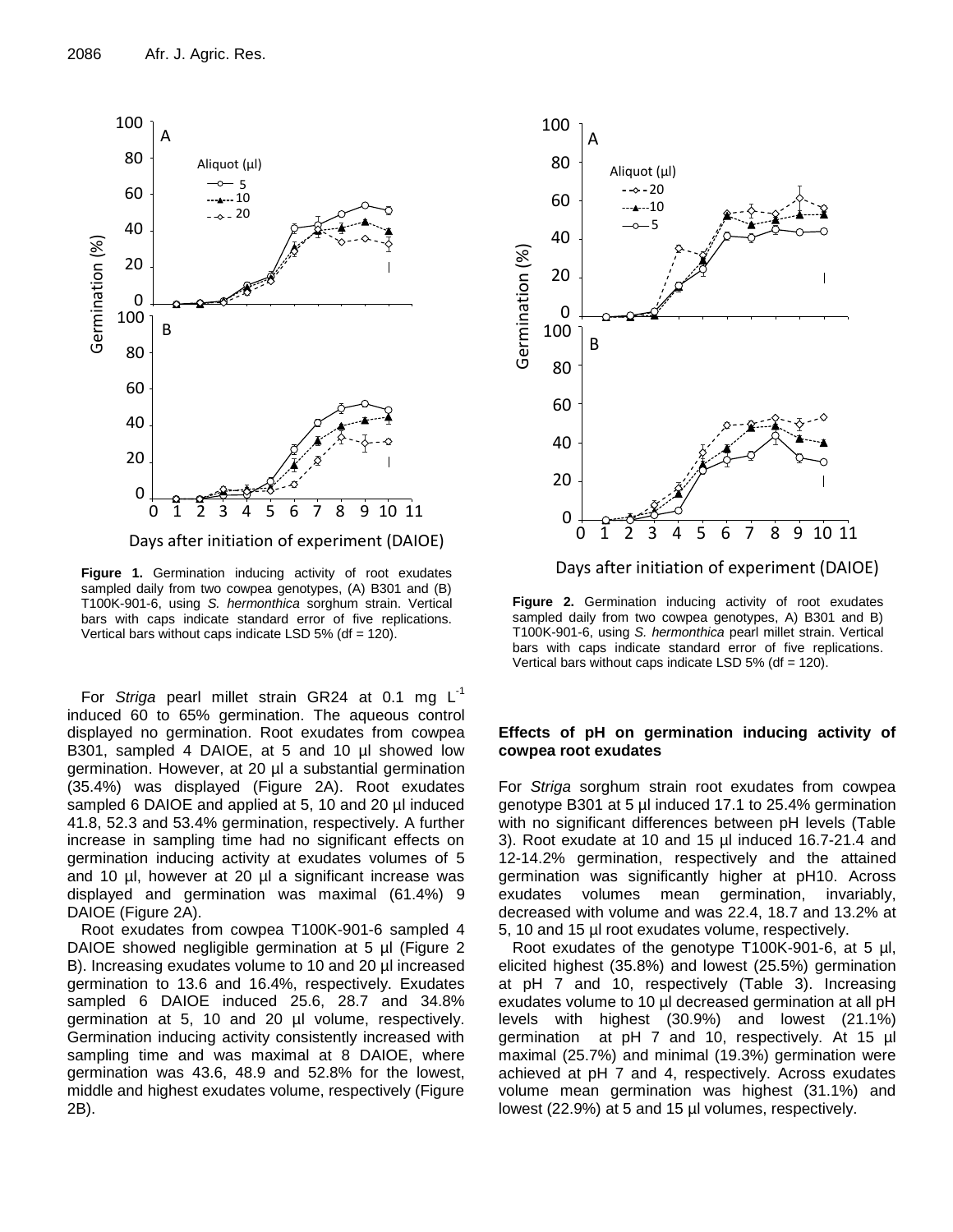|                         |      | Germination (%)                       |      |      |                                            |      |      |      |      |
|-------------------------|------|---------------------------------------|------|------|--------------------------------------------|------|------|------|------|
| Cowpea<br>genotype      | pH   | Striga sorghum strain<br>Aliquot (µl) |      |      | Striga pearl millet strain<br>Aliquot (µl) |      |      |      |      |
|                         |      |                                       |      |      |                                            |      |      |      | 5    |
|                         |      | B301                                  | 4    | 24.7 | 16.7                                       | 13.3 | 18.3 | 32.1 | 41.1 |
| 7                       | 25.4 |                                       | 17.8 | 12.0 | 18.4                                       | 34.0 | 41.9 | 51.1 | 42.4 |
| 10                      | 17.1 |                                       | 21.4 | 14.2 | 17.6                                       | 35.0 | 38.2 | 54.1 | 42.5 |
| Mean                    | 22.4 |                                       | 18.7 | 13.2 |                                            | 33.8 | 40.4 | 52.0 |      |
| T100K-901-6             | 4    | 31.7                                  | 21.1 | 19.3 | 24.1                                       | 35.2 | 42.3 | 48.2 | 42.0 |
|                         | 7    | 35.8                                  | 30.9 | 25.7 | 30.8                                       | 42.3 | 52.2 | 54.3 | 49.6 |
|                         | 10   | 25.5                                  | 24.2 | 23.7 | 24.5                                       | 36.2 | 40.9 | 51.1 | 42.8 |
|                         | Mean | 31.1                                  | 25.5 | 22.9 |                                            | 37.9 | 45.1 | 51.2 |      |
| varieties               |      | 2.68                                  |      |      |                                            | 2.10 |      |      |      |
| pH                      |      | 3.29                                  |      |      |                                            | 2.58 |      |      |      |
| concentration           |      | 3.29                                  |      |      |                                            | 2.58 |      |      |      |
| v x pH                  |      | 4.65                                  |      |      |                                            | 3.64 |      |      |      |
| v x con                 |      | 4.65                                  |      |      |                                            | 3.64 |      |      |      |
| pH x co                 |      | 5.69                                  |      |      |                                            |      | 4.46 |      |      |
| $v \times pH \times co$ |      | 8.05<br>6.31                          |      |      |                                            |      |      |      |      |

**Table 3.** Effects of pH on germination inducing activity of cowpea root exudates on *S*. *hermonthica.*

For *Striga* pearl millet strain root exudates from cowpea B301, at 5 µl induced the lowest germination (32.1%) at pH 4. Germination showed a slight non-significant increase at pH 7, but was significantly higher (35%) at pH 10 (Table 3). Increasing exudates volume to 10 and 15 µl increased germination, however, differences between pH levels were not significant. Across exudates volume mean germination was 33.8, 40.4 and 52% at 5, 10 and 15 µl, respectively (Table 3).

Cowpea genotype T100K-901-6 root exudates at 5 µl induced low germination (35%) at pH 4 (Table 3). Increasing pH to7 increased germination significantly however, a further increase in pH to10 resulted in a nonsignificant drop. At 10 µl the root exudates showed 42 and 41% germination at pH 4 and pH10, respectively. However, at pH 7 a significantly higher germination (52%) was attained (Table 3). At 15 µl root exudates germination was maximal (54.3%) at pH 7 and minimal (48.2%) at pH 4. Across pH levels mean germination was, significantly, the highest (59.6%) at pH 7. Across exudates volumes mean germination was highest (51.2%) and lowest  $(37.9\%)$  at the highest  $(15 \text{ µ})$  and lowest  $(5 \text{ µ})$ µl) volumes, respectively.

# **Radicle length**

# *Root powder*

*S. hermonthica* seedlings, sorghum strain, induced by

GR24 at 0.1 mg  $L^{-1}$  displayed long radicles length (17.3- $25.7\times10^{-2}$  mm). Cowpea root powder, invariably resulted in seedlings with shorter radicles than GR24. At 5 mg root powder seedlings with short, medium and long radicles length were effected by 1, 8 and 3 samples, respectively (Table 4). At 10 mg 5 and 7 samples resulted in seedlings with short and medium radicle length, respectively. At 15 mg seedlings with short and medium radicle length were induced by 9 and 3 samples, respectively. Across powder levels 41% of the genotypes induced seedlings with short radicles length (7.6-9.7×10-  $2$ mm), 50% educed seedlings with medium radicles length  $(10.6-11.6\times10^{-2}$ mm) and 8.3% resulted in seedlings with long radicles length (15.5×10<sup>-2</sup> mm). *Striga* seedlings educed by cowpea genotypes T198K-409-4, Aloka and IFE brown displayed the shortest radicle length  $(7.6-9\times10^{-2}$  mm)whereas those elicited byT198K-317-2, T197K-499-35 and T100K-1263 exhibited the longest  $(11.6-15.5\times10^{-2}$  mm) radicles length.

For *S. hermonthica*, pearl millet strain, seedlings induced to germinate with GR24 at 0.1 mg  $L^{-1}$  displayed short to long  $(9.4\n-19 \times 10^2)$ mm) radicles length. At 5 mg cowpea root powder seedlings with short, medium and long radicles length were induced by 2, 7 and 3 samples, respectively (Table 5). At 10 mg seedlings with short and medium radicles were length induced by 9 and 3 samples, respectively. At 15 mg seedling with short and medium radicles were induced length by 10 and 2 samples, respectively. Across powder samples 75% of the genotypes effected seedlings with short radicles (7.6-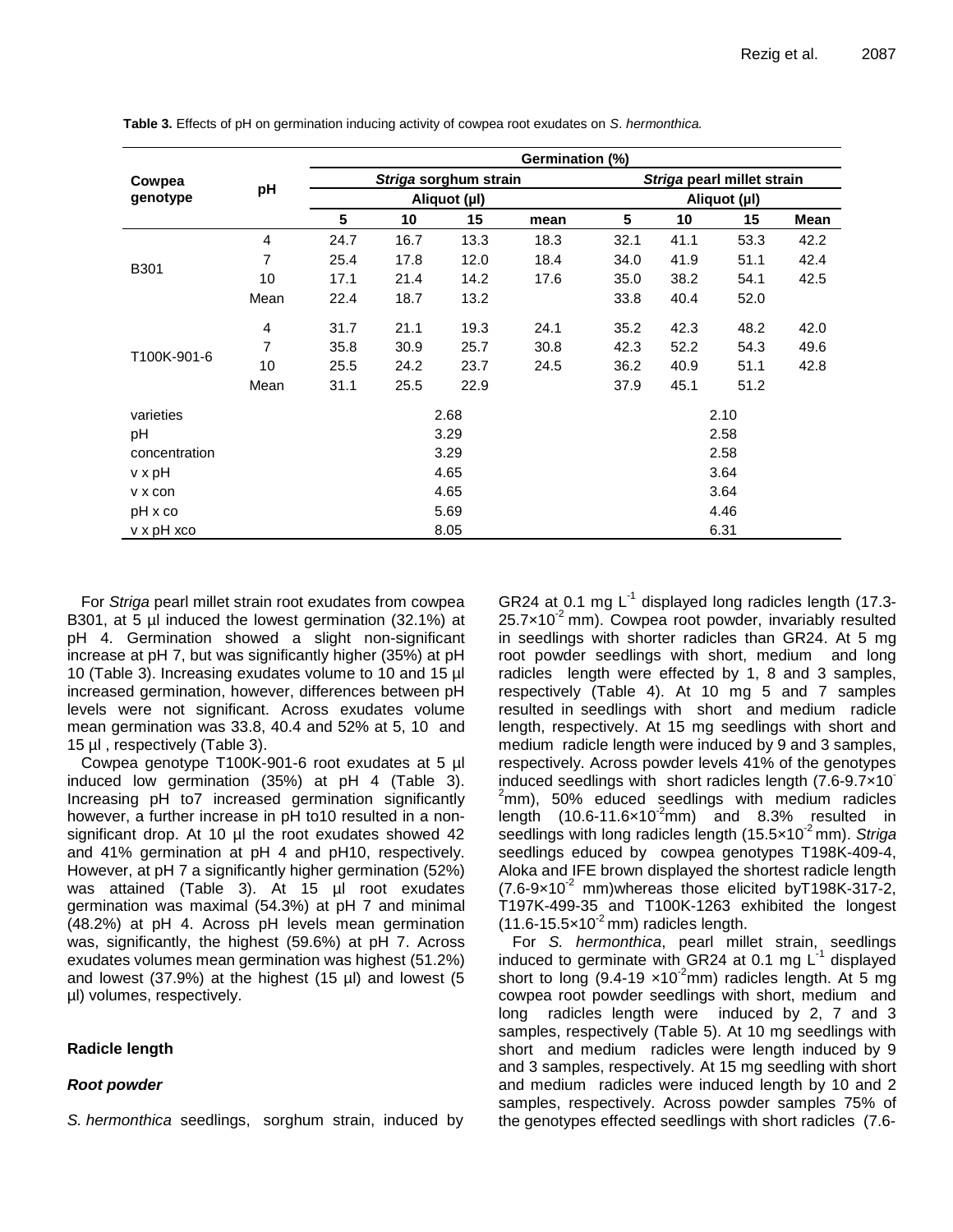|                          | Radicle extension ( $\times$ 10 <sup>-2</sup> µm)<br>Root powder weight (mg) |                |                |      |  |  |
|--------------------------|------------------------------------------------------------------------------|----------------|----------------|------|--|--|
| Cowpea genotype          |                                                                              |                |                |      |  |  |
|                          | 5                                                                            | 10             | 15             | Mean |  |  |
| Aloka                    | $10.8 \pm 0.5$                                                               | $9.0 \pm 0.3$  | $7.3 \pm 0.1$  | 9.0  |  |  |
| T198K-503-1              | $13.7 \pm 1.3$                                                               | $10.0 \pm 0.3$ | $8.2 \pm 0.2$  | 10.6 |  |  |
| T199K-214-2              | $13.1 \pm 0.6$                                                               | $9.3 \pm 0.7$  | $6.8 \pm 0.3$  | 9.7  |  |  |
| T199K-377-1              | $13.7 \pm 1.1$                                                               | $10.7 \pm 0.6$ | $7.5 \pm 0.3$  | 10.6 |  |  |
| <b>B301</b>              | $15.6 \pm 0.6$                                                               | $10.8 \pm 0.7$ | $5.7 \pm 0.8$  | 10.7 |  |  |
| T198K-409-4              | $9.5 \pm 0.5$                                                                | $7.9 \pm 0.4$  | $5.3 \pm 0.2$  | 7.6  |  |  |
| T197K-499-35             | $15.5 \pm 0.4$                                                               | $12.4 \pm 0.1$ | $10.3 \pm 0.1$ | 12.7 |  |  |
| T199K-573-2-1            | $11.4 \pm 0.1$                                                               | $9.7 \pm 0.3$  | $7.2 \pm 0.1$  | 9.4  |  |  |
| T100K-1263               | $19.3 \pm 1.0$                                                               | $14.9 \pm 1.7$ | 12.4 1.1       | 15.5 |  |  |
| <b>IFE</b> brown         | $11.3 \pm 0.3$                                                               | $9.1 \pm 0.5$  | $6.7 \pm 0.2$  | 9.0  |  |  |
| T100K-901-6              | $13.2 \pm 0.8$                                                               | 11.1 $\pm$ 0.5 | $8.5 \pm 0.2$  | 10.9 |  |  |
| T198K-317-2              | $13.4 \pm 0.7$                                                               | 11.1 $\pm$ 0.4 | $10.2 \pm 0.2$ | 11.6 |  |  |
| Mean                     | 13.4                                                                         | 10.5           | 8.0            |      |  |  |
| <b>LSD</b> concentration | 0.52                                                                         |                |                |      |  |  |
| <b>LSD Varieties</b>     | 1.04                                                                         |                |                |      |  |  |
| LSDcxv                   | 2.07                                                                         |                |                |      |  |  |

**Table 4.** Effects of cowpea root powder on radicle extension of *S. hermonthica* (sorghum strain).

± Standard error.

**Table 5.** Effects of cowpea root powder on radicle extension of *S. hermonthica* (pearl millet strain).

|                          | Radicle extension $(x10^2 \text{ µm})$ |                |                |      |  |  |
|--------------------------|----------------------------------------|----------------|----------------|------|--|--|
| Cowpea genotypes         | Root powder weight (mg)                |                |                |      |  |  |
|                          | 5                                      | 10             | 15             | Mean |  |  |
| Aloka                    | $9.9 \pm 0.2$                          | $9.4 \pm 0.1$  | $7.4 \pm 0.3$  | 8.9  |  |  |
| T198K-503-1              | $10.9 \pm 0.3$                         | $8.6 \pm 0.2$  | $7.3 \pm 0.2$  | 8.9  |  |  |
| T199K-214-2              | $10.3 \pm 0.3$                         | $8.0 \pm 0.3$  | $6.5 \pm 0.3$  | 8.3  |  |  |
| T199K-377-1              | $11.6 \pm 0.3$                         | $8.3 \pm 0.5$  | $8.2 \pm 0.3$  | 9.4  |  |  |
| <b>B301</b>              | $10.4 \pm 0.2$                         | $7.7 \pm 0.3$  | $5.5 \pm 0.3$  | 7.9  |  |  |
| T198K-409-4              | $9.3 \pm 0.4$                          | $7.4 \pm 0.1$  | $6.1 \pm 0.3$  | 7.6  |  |  |
| T197K-499-35             | $17.6 \pm 1.0$                         | $11.3 \pm 0.3$ | $8.7 \pm 0.1$  | 12.5 |  |  |
| T199K-573-2-1            | $12.2 \pm 0.1$                         | $8.5 \pm 0.4$  | $5.6 \pm 0.3$  | 8.7  |  |  |
| T100K-1263               | $15.9 \pm 0.7$                         | $13.0 \pm 0.2$ | $11.6 \pm 0.3$ | 13.5 |  |  |
| IFE brown                | $10.1 \pm 0.1$                         | $9.4 \pm 0.2$  | $7.9 \pm 0.4$  | 9.1  |  |  |
| T100K-901-6              | $15.2 \pm 0.8$                         | 11.20.3        | $10.6 \pm 1.1$ | 12.3 |  |  |
| T198K-317-2              | $10.8 \pm 0.2$                         | $8.6 \pm 0.5$  | $7.6 \pm 0.2$  | 9.0  |  |  |
| Mean                     | 12.0                                   | 9.3            | 7.8            |      |  |  |
| <b>LSD</b> concentration | 0.33                                   |                |                |      |  |  |
| <b>LSD</b> varieties     | 0.67                                   |                |                |      |  |  |
| LSDcxv                   | 1.33                                   |                |                |      |  |  |

± Standard error.

9.4 $\times$ 10<sup>-2</sup> mm) length and 25% resulted in seedlings with medium size (12.3-13.5×10<sup>-2</sup> μm) radicles length. *Striga* seedlings induced by the genotypes T198K-409-4, B301 and T199K-241-2 displayed the shortest  $(7.6-8.3 \times 10^{-7})$ 

 $^2$ mm) radicle length, while those induced by the genotypes T100K-901-6, T197K-499-35 and T100K1263 exhibited the longest (12.3-13.5  $\times$ 10<sup>-2</sup> mm) radicles length (Table 5).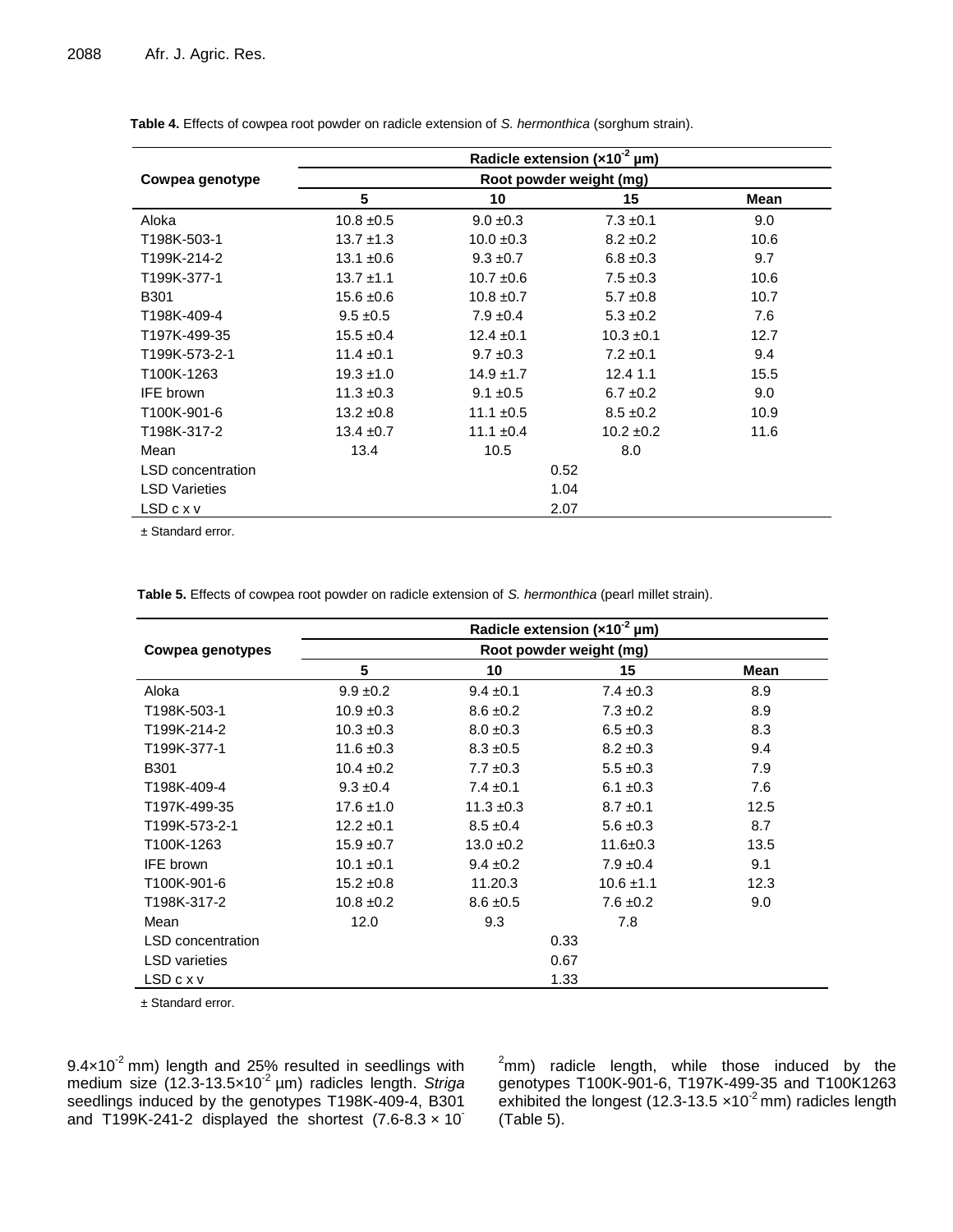

Days after initiation of experiment

**Figure 3.** Root extension of *S. hermonthica* sorghum strain germlings induced by root exudates sampled daily from two cowpea genotypes, A) B301 and B) T100K-901-6. Vertical bars with caps indicate standard error of five replications. Vertical bars without caps indicate LSD 5% (df  $= 120$ ).

# *Root exudates*

*Striga* seedlings from seeds induced to germinate by cowpea root exudates sampled 1-3 DAIOE, irrespective of genotype, volume or *Striga* strain, displayed negligible to short radicle length (Figures 3 and 4 ). For *Striga* sorghum strain, seedlings induced by GR24 displayed radicle length of  $28-31.2 \times 10^{-2}$ mm. Cowpea root exudates sampled at 4 DAIOE or more radicle length progressively, increased with time and decreased with volume of root exudates (Figure 3). Exudates from genotype B301collected 4-7 DAIOE at 510 and 20 µl induced seedlings with short radicle length (5.1-9.9  $\times$  10<sup>-2</sup> mm). On further length of sampling time to 8 to 10 DAIOE the root exudates at 5 µl resulted in seedlings with medium (10.1-11.3  $\times$  10<sup>-2</sup> mm) radicle length. However, at 10 and 20 µl only seedlings with short (7.3-9.7  $\times$  10<sup>-2</sup> mm) radicle length were displayed. For root exudates from cowpea genotype T100K-901-6 sampled length 6 DAIOE or more radicle length was maximal at 9 DAIOE. Radicle length affected by root exudates sampled 9 DAIOE at 5, 10 and 20 µl was 10.5  $\times$  10<sup>-2</sup>, 8.1  $\times$  10<sup>-2</sup> and 6.4  $\times$  10<sup>-2</sup> mm, respectively.

For *Striga* pearl millet strain, seedlings induced by



**Figure 4.** Radicle extension of *S. hermonthica* pearl millet strain germlings induced by root exudates sampled daily from two cowpea genotypes, A) B301 and B) T100K-901-6. Vertical bars with caps indicate

standard error of five replications. Vertical bars without

caps indicate LSD  $5\%$  (df = 120).

GR24 displayed radicle length of 16.1-18.8  $\times$  10<sup>-2</sup> mm. Radicle length of seedlings induced by cowpea genotype B301 root exudates sampled length6 DAIOE or more progressively increased with time and exudates volume, reached a maximum at 9 DAIOE where it was  $5.1 \times 10^{-2}$ , 6.8x 10<sup>-2</sup> and 8.6 x 10<sup>-2</sup> mm for exudates volumes of 5, 10 and 20 µl, respectively (Figure 4A).

Radicle length in seedlings from seeds induced to germinate by roots exudates from cowpea genotype TK100-901-6 followed the same trends as those of seedlings educed by root exudates of genotype B301 (Figure 4). Radicle length was maximal at 10 DAIOE where it was 5.2  $\times$  10<sup>-2</sup>, 6.5  $\times$  10<sup>-2</sup> and 7.9 $\times$  10<sup>-2</sup> mm at 5, 10 and 20 µl exudates volume, respectively.

#### **DISCUSSION**

The general features of the germination inducing activity of cowpea root powder, irrespective of genotype or *Striga* strain, were an increase and a subsequent decrease with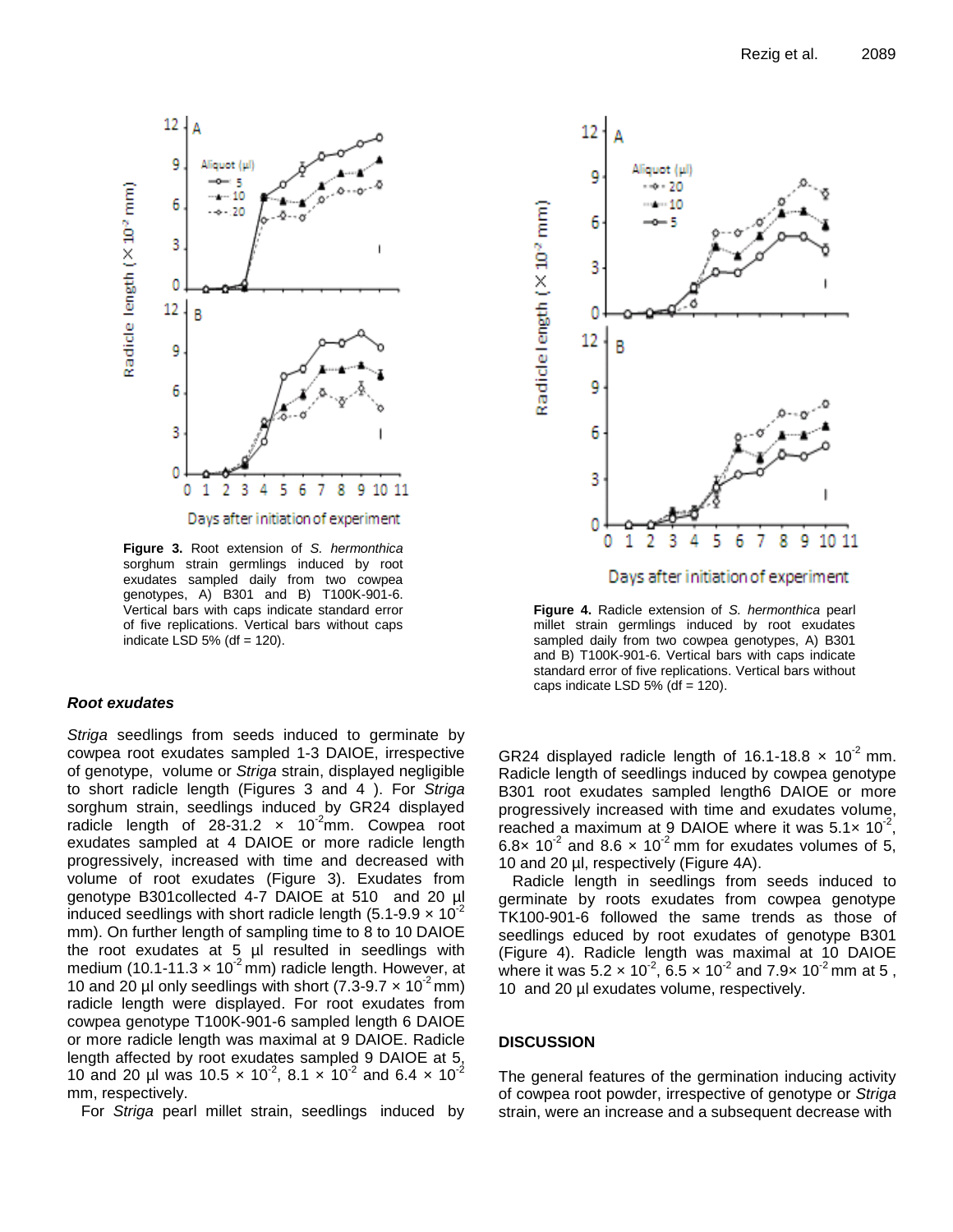sample weight (Tables 1 and 2). However, the magnitude of the germination varied with cowpea genotype and *Striga* strain. Variations in germination inducing activity with genotype, amount of root powder and *Striga* strains, in line with several reports could be attributed to variations in qualitative and quantitative composition of the active substances (Sato et al., 2005; Yoneyama et al., 2010), simultaneous production of germination stimulants and inhibitors (Muller et al., 1992) and to inherent differences in response of the two *S. hermonthica* strains to germination stimulants (Parker and Riches, 1993). The high frequency of occurrence of high germination inducers of the pearl *S. hermonthica* millet strain among cowpea genotypes (41.6%) compared to the low frequency (24.9%) for its sorghum congener (Tables 1 and 2) indicates better chances of success on random selection of genotypes as rotational or companion crops for combating the parasite on pearl millet. However, for sorghum, selection based on prior knowledge is critical.

The low initial germination inducing activity of root exudates observed 1 to 3 DAIOE, irrespective of cowpea genotype or *Striga* strain may be attributed to a lag phase in stimulant production (Figure 1). A similar initial lag phase in stimulant production was reported for hydroponically grown cotton (Sato et al., 2005) and was attributed to an acclimatization process. In general the highest germination inducing activity was attained by root exudates sampled 8 DAIOE and was maintained without a significant change throughout the experiment (Figure 1).

The contrasting response of *S. hermonthica* pearl millet and sorghum strains to germination stimulants from cowpea root exudates (Figures 1 and 2 and Table 3) is in line with their differential response to root exudates of their respective true hosts (Parker and Riches, 1993). It is noteworthy that sorghum produces, mainly, strigol-type SLs, while cowpea produces, mainly, orobancol-type (Awad et al., 2006; Uneo et al., 2011; Yoneyama et al., 2013). However, the presence of unidentified novel SLs and/or other germination stimulants cannot be ruled out based on bioassay assessments. Germination assays were reported to be at least 100-fold more sensitive than mass spectrometry (Yoneyama et al., 2010).

The high germination induced by the root powder relative to the root exudates (Tables 1 and 2 and Figures 1 and 2) could be due to differences in conditions under which cowpea plants were grown. The root powder was obtained from plants grown in potted soil while the root exudates were obtained from hydroponically grown plants. However, more subtle interactions involving release of the germination stimulants and/or inhibitors from root powder and the balance between production, transport and exudation of the active compounds from intact plants cannot be ruled out. It is noteworthy that plants roots are considered to be the main sites for SLs

biosynthesis and that the cut root technique developed by Berner et al. (1996) is claimed to be more reliable for screening plants for SLs activity than root exudates.

The inconsistent effects of solution pH on germination inducing activity of root exudates of cowpea genotype B301 compared to the consistent effects of pH on germination inducing activity of root exudates of the genotype T100K-901-6 which was invariably significantly higher at pH 7, in line with the results obtained with root powder (Tables 1 and 2), suggest qualitative and /or quantitative differences in composition of the root exudates. Differences in stability and lipophilicity were reported to influence SLs germination inducing activity on *Striga* spp. (Yoneyama et al., 2010). The likelihood of qualitative and quantitative differences in composition of the root exudates is further substantiated by the high germination response of *Striga* pearl millet strain and its increase with exudates volume compared to the relatively low germination response of the sorghum strain and its decrease with increasing exudates volume (Table 3 and Figures 1 and 2).

Radicle length in *Striga* seedlings induced by cowpea root powder, irrespective of *Striga* strain or cowpea genotype, was by far shorter than those induced by the concurrent GR24 control treatments. GR24 at 0.1 mg  $L^1$ elicited seedlings with radicle length of 17.3-25.7  $\times$  10<sup>-2</sup> mm and  $9.4 - 19 \times 10^{-2}$ mm in *S. hermonthica* sorghum strain and its pearl millet congener, respectively. The influence of root powder on radicle length varied with, cowpea genotype, amount of powder and *Striga* strain. However, minimum and maximum inhibition of radicle length, in both strains, was achieved by powder from the genotypesT100K-1263 and T198K-409-4, respectively (Tables 4 and 5).

The proportions of short radicles, irrespective of *Striga* strain or cowpea genotype, increased with increasing amount of powder (Tables 4 and 5). For *S. hermonthica* sorghum strain the proportion of samples eliciting seedlings with short radicles was 8.3, 41.7 and 75% at powder amounts of 5, 10 and 15 mg/well, respectively. The corresponding figures for the pearl millet strain were 16.7, 75 and 83.3% thus suggesting that the pearl millet strain is more prone to radicle shorting than its sorghum congener. Shortening of *Striga* radicles due to curtailment of cell extension and/or precocious initiation of haustoria away from host roots, may, as observed with *Desmodium* spp. for *S. hermonthica* and a variety of resistant sorghum genotypes for *S. asiatica*, lessen the frequency of attachment and subsequently parasitism (Riopel and Timko, 1995; Khan et al., 2002, 2008).

Radicle length in seedlings from seeds induced to germinate with root exudates often mirrored imaged the germination inducing activity of the exudates (Figures 1 to 4). Synonymous with germination, radicle length progressively increased with sampling time and decreased with exudates volume for *Striga* sorghum strain, but,